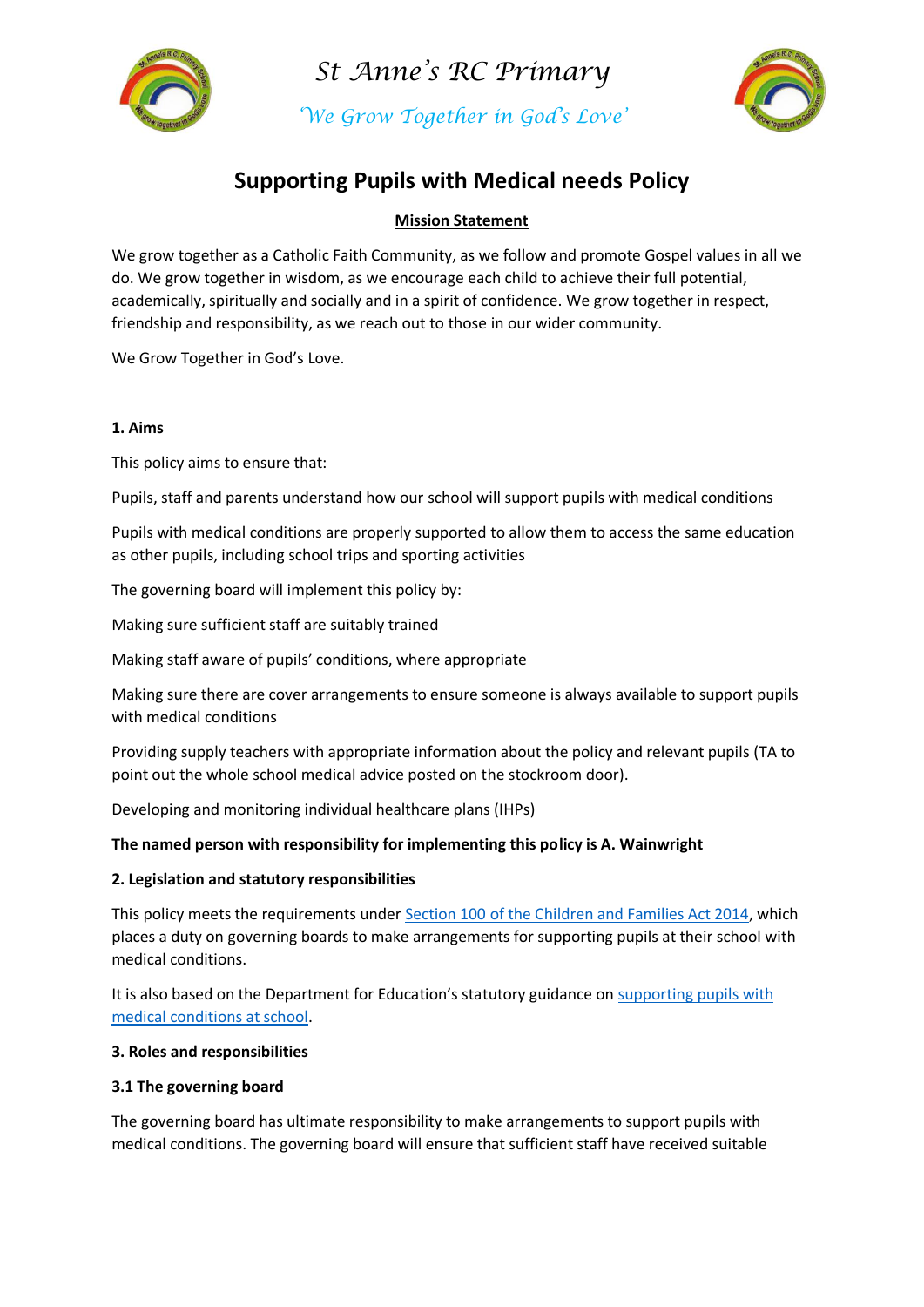*'We Grow Together in God's Love'*

training and are competent before they are responsible for supporting children with medical conditions.

#### **3.2 The headteacher**

The headteacher will:

Make sure all staff are aware of this policy and understand their role in its implementation

Ensure that there is a sufficient number of trained staff available to implement this policy and deliver against all individual healthcare plans (IHPs), including in contingency and emergency situations

Ensure that all staff who need to know are aware of a child's condition

Take overall responsibility for the development/monitoring of IHPs alongside parents and medical professionals

Make sure that school staff are appropriately insured and aware that they are insured to support pupils in this way

Contact the school nursing service in the case of any pupil who has a medical condition that may require support at school, but who has not yet been brought to the attention of the school nurse

Ensure that systems are in place for obtaining information about a child's medical needs and that this information is kept up to date

#### **3.3 Staff**

Supporting pupils with medical conditions during school hours is not the sole responsibility of one person. Any member of staff may be asked to provide support to pupils with medical conditions, although is not an essential requirement**.** This includes the administration of medicines.

Those staff who take on the responsibility to support pupils with medical conditions will receive sufficient and suitable training, and will achieve the necessary level of competency before doing so.

Teachers will take into account the needs of pupils with medical conditions that they teach. All staff will know what to do and respond accordingly when they become aware that a pupil with a medical condition needs help.

#### **3.4 Parents**

Parents will:

Provide the school with sufficient and up-to-date information about their child's medical needs promptly as unless we are told, we can't be held accountable.

Be involved in the development and review of their child's IHP and may be involved in its drafting in line with medical advice

Carry out any action they have agreed to as part of the implementation of the IHP, e.g. provide medicines and equipment, and ensure they or another nominated adult are contactable at all times

#### **3.5 Pupils**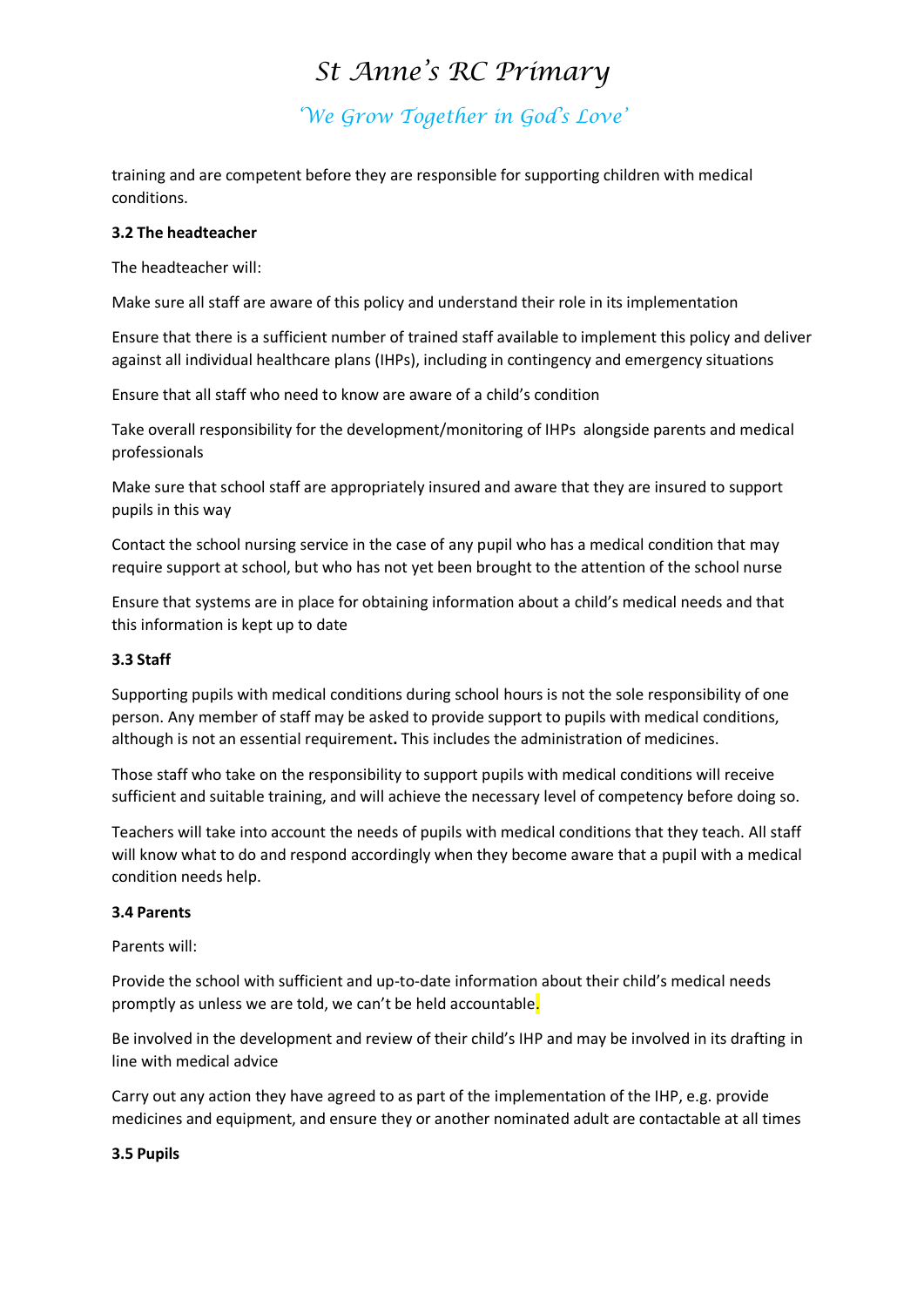*'We Grow Together in God's Love'*

Pupils with medical conditions will often be best placed to provide information about how their condition affects them. Pupils should be fully involved in discussions about their medical support needs and contribute as much as possible to the development of their IHPs. They are also expected to comply with their IHPs.

### **3.6 School nurses and other healthcare professionals**

Our school nursing service will notify the school when a pupil has been identified as having a medical condition that will require support in school. This will be before the pupil starts school, wherever possible. They may also support staff to implement a child's IHP.

Healthcare professionals, such as GPs and pediatricians, will liaise with the school's nurses and notify them of any pupils identified as having a medical condition. They may also provide advice on developing IHPs.

*School Nurse Contact: Rose Myers 0161 740 4324*

# **4**. **Equal opportunities**

Our school is clear about the need to actively support pupils with medical conditions to participate in school trips and visits, or in sporting activities, and not prevent them from doing so.

The school will consider what reasonable adjustments need to be made to enable these pupils to participate fully and safely on school trips, visits and sporting activities.

Risk assessments will be carried out so that planning arrangements take account of any steps needed to ensure that pupils with medical conditions are included. In doing so, pupils, their parents and any relevant healthcare professionals will be consulted.

### **5. Being notified that a child has a medical condition**

When the school is notified that a pupil has a medical condition, the process outlined below will be followed to decide whether the pupil requires an IHP.

The school will make every effort to ensure that arrangements are put into place within 2 weeks, or by the beginning of the relevant term for pupils who are new to our school.

See Appendix 1.

### **6. Individual healthcare plans**

The headteacher has overall responsibility for the monitoring of IHPs for pupils with medical conditions. This has been delegated to L. Holt/J.Spiller alongside Class Teacher

Plans will be reviewed at least annually, or earlier if there is evidence that the pupil's needs have changed.

Plans will be developed with the pupil's best interests in mind and will set out:

What needs to be done

When

By whom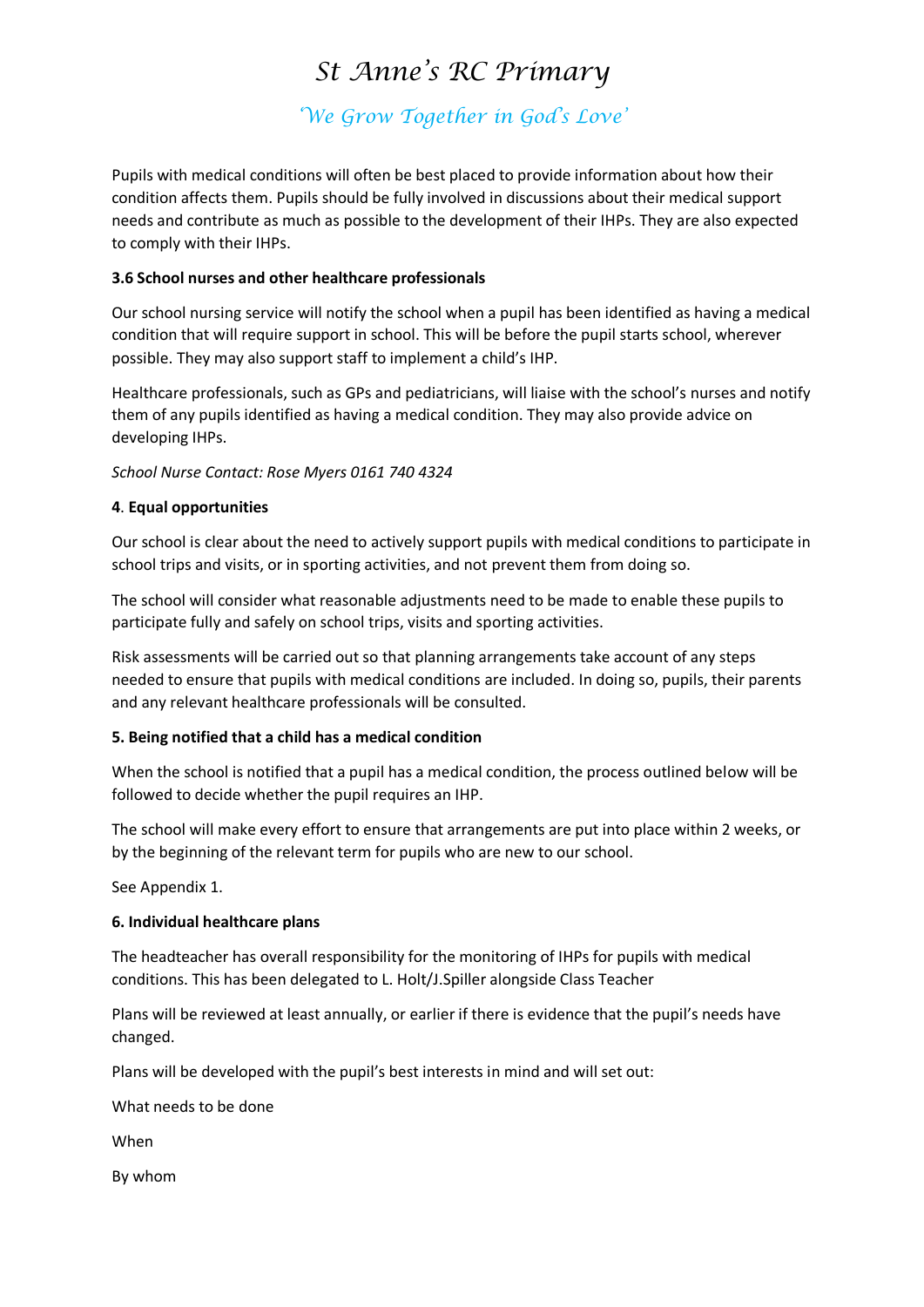*'We Grow Together in God's Love'*

Not all pupils with a medical condition will require an IHP. It will be agreed with a healthcare professional and the parents when an IHP would be inappropriate or disproportionate. This will be based on evidence. If there is no consensus, the headteacher will make the final decision.

Plans will be drawn up in partnership with the school, parents and a relevant healthcare professional, such as the school nurse, specialist or paediatrician, who can best advise on the pupil's specific needs. The pupil will be involved wherever appropriate.

IHPs will be linked to, or become part of, any education, health and care (EHC) plan. If a pupil has SEN but does not have an EHC plan, the SEN will be mentioned in the IHP.

The level of detail in the plan will depend on the complexity of the child's condition and how much support is needed. The governing board and the headteacher/role of individual with responsibility for developing IHPs, will consider the following when deciding what information to record on IHPs:

The medical condition, its triggers, signs, symptoms and treatments

The pupil's resulting needs, including medication (dose, side effects and storage) and other treatments, time, facilities, equipment, testing, access to food and drink where this is used to manage their condition, dietary requirements and environmental issues, e.g. crowded corridors, travel time between lessons

Specific support for the pupil's educational, social and emotional needs. For example, how absences will be managed, requirements for extra time to complete exams, use of rest periods or additional support in catching up with lessons, counselling sessions

The level of support needed, including in emergencies. If a pupil is self-managing their medication, this will be clearly stated with appropriate arrangements for monitoring

Who will provide this support, their training needs, expectations of their role and confirmation of proficiency to provide support for the pupil's medical condition from a healthcare professional, and cover arrangements for when they are unavailable

Who in the school needs to be aware of the pupil's condition and the support required

Arrangements for written permission from parents and the headteacher for medication to be administered by a member of staff, or self-administered by the pupil during school hours

Separate arrangements or procedures required for school trips or other school activities outside of the normal school timetable that will ensure the pupil can participate, e.g. risk assessments

Where confidentiality issues are raised by the parent/pupil, the designated individuals to be entrusted with information about the pupil's condition

What to do in an emergency, including who to contact, and contingency arrangements

#### **7. Managing medicines**

Prescription and non-prescription medicines will only be administered at school:

When it would be detrimental to the pupil's health or school attendance not to do so **and**

Where we have parents' written consent (See appendix 2 and 3 )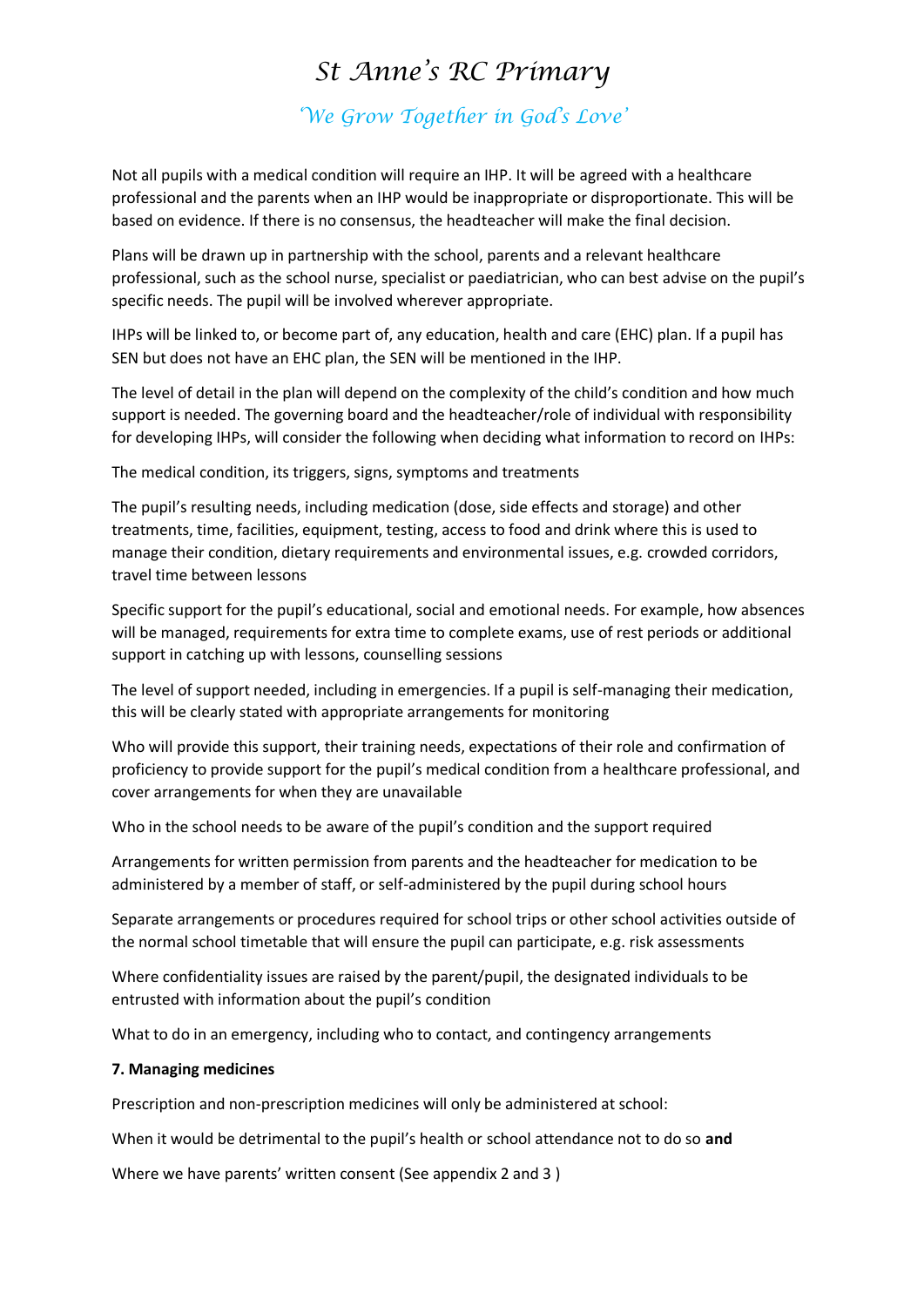*'We Grow Together in God's Love'*

Pupils under 16 will not be given medicine containing aspirin unless prescribed by a doctor.

Anyone giving a pupil any medication (for example, for pain relief) will first check maximum dosages and when the previous dosage was taken. Parents will always be informed.

The school will only accept prescribed medicines that are:

In-date

Labelled

Provided in the original container, as dispensed by the pharmacist, and include instructions for administration, dosage and storage

The school will accept insulin that is inside an insulin pen or pump rather than its original container, but it must be in date.

All medicines will be stored safely. Pupils will be informed about where their medicines are at all times and be able to access them immediately. Medicines and devices such as asthma inhalers, blood glucose testing meters and adrenaline pens will always be readily available to pupils and not locked away.

Medicines will be returned to parents to arrange for safe disposal when no longer required.

#### **7.1 Pupils managing their own needs**

Pupils who are competent will be encouraged to take responsibility for managing their own medicines and procedures. This will be discussed with parents and it will be reflected in their IHPs.

Pupils will be allowed to carry their own medicines and relevant devices wherever possible. Staff will not force a pupil to take a medicine or carry out a necessary procedure if they refuse, but will follow the procedure agreed in the IHP and inform parents so that an alternative option can be considered, if necessary.

### **7.2 Unacceptable practice**

School staff should use their discretion and judge each case individually with reference to the pupil's IHP, but it is generally not acceptable to:

Prevent pupils from easily accessing their inhalers and medication, and administering their medication when and where necessary

Assume that every pupil with the same condition requires the same treatment

Ignore the views of the pupil or their parents

Ignore medical evidence or opinion (although this may be challenged)

Send children with medical conditions home frequently for reasons associated with their medical condition or prevent them from staying for normal school activities, including lunch, unless this is specified in their IHPs

If the pupil becomes ill, send them to the school office or medical room unaccompanied or with someone unsuitable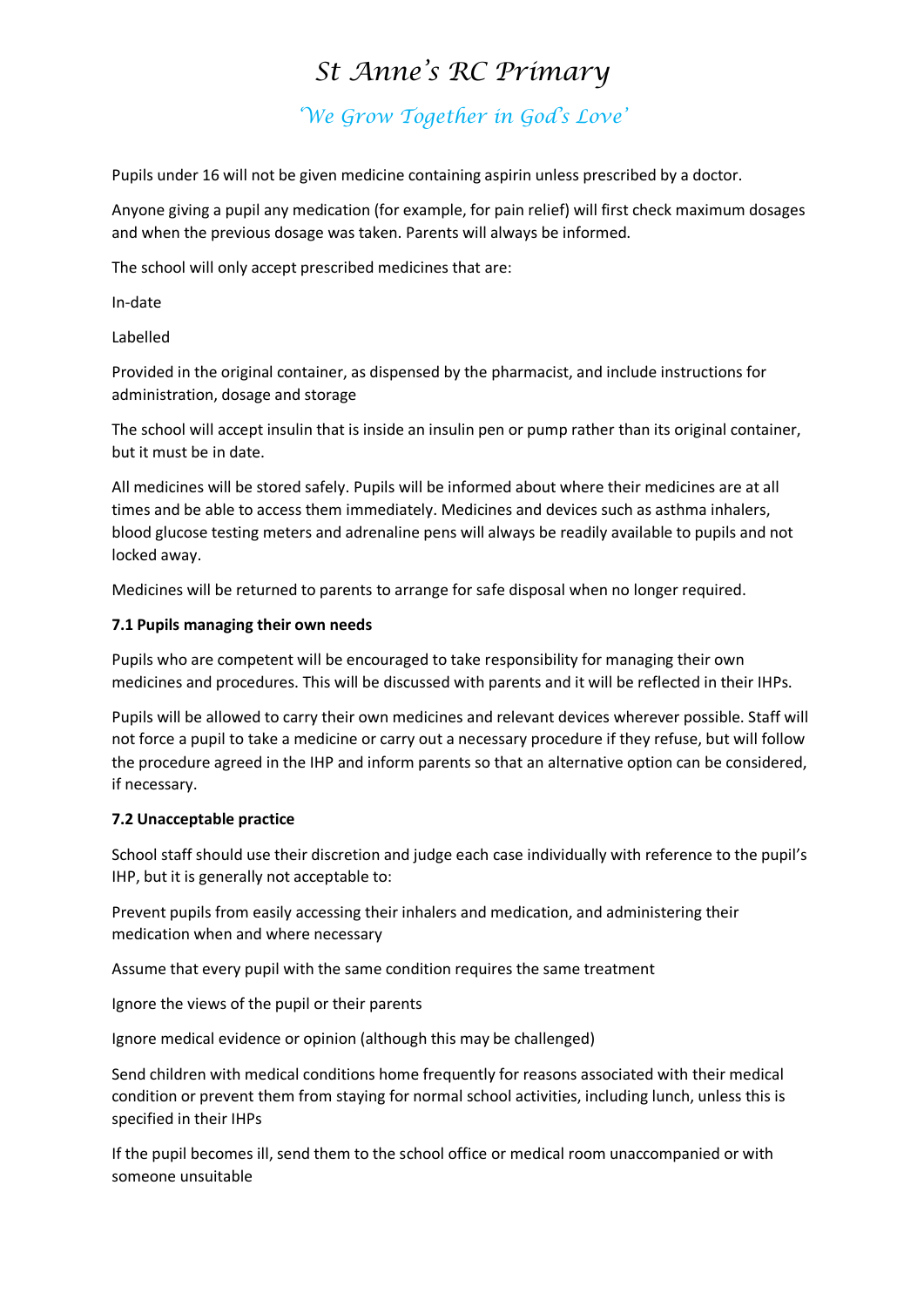*'We Grow Together in God's Love'*

Penalise pupils for their attendance record if their absences are related to their medical condition, e.g. hospital appointments

Prevent pupils from drinking, eating or taking toilet or other breaks whenever they need to in order to manage their medical condition effectively

Require parents, or otherwise make them feel obliged, to attend school to administer medication or provide medical support to their pupil, including with toileting issues. No parent should have to give up working because the school is failing to support their child's medical needs

Prevent pupils from participating, or create unnecessary barriers to pupils participating in any aspect of school life, including school trips, e.g. by requiring parents to accompany their child

Administer, or ask pupils to administer, medicine in school toilets

#### **8. Emergency procedures**

Staff will follow the school's normal emergency procedures (for example, calling 999). All pupils' IHPs will clearly set out what constitutes an emergency and will explain what to do.

If a pupil needs to be taken to hospital, staff will stay with the pupil until the parent arrives, or accompany the pupil to hospital by ambulance.

#### **9. Training**

Staff who are responsible for supporting pupils with medical needs will receive suitable and sufficient training to do so.

The training will be identified during the development or review of IHPs. Staff who provide support to pupils with medical conditions will be included in meetings where this is discussed.

The relevant healthcare professionals will lead on identifying the type and level of training required and will agree this with the headteacher/role of individual. Training will be kept up to date.

Training will:

Be sufficient to ensure that staff are competent and have confidence in their ability to support the pupils

Fulfil the requirements in the IHPs

Help staff to have an understanding of the specific medical conditions they are being asked to deal with, their implications and preventative measures

Healthcare professionals will provide confirmation of the proficiency of staff in a medical procedure, or in providing medication.

All staff will receive training so that they are aware of this policy and understand their role in implementing it, for example, with preventative and emergency measures so they can recognise and act quickly when a problem occurs. This will be provided for new staff during their induction.

### **10. Record keeping**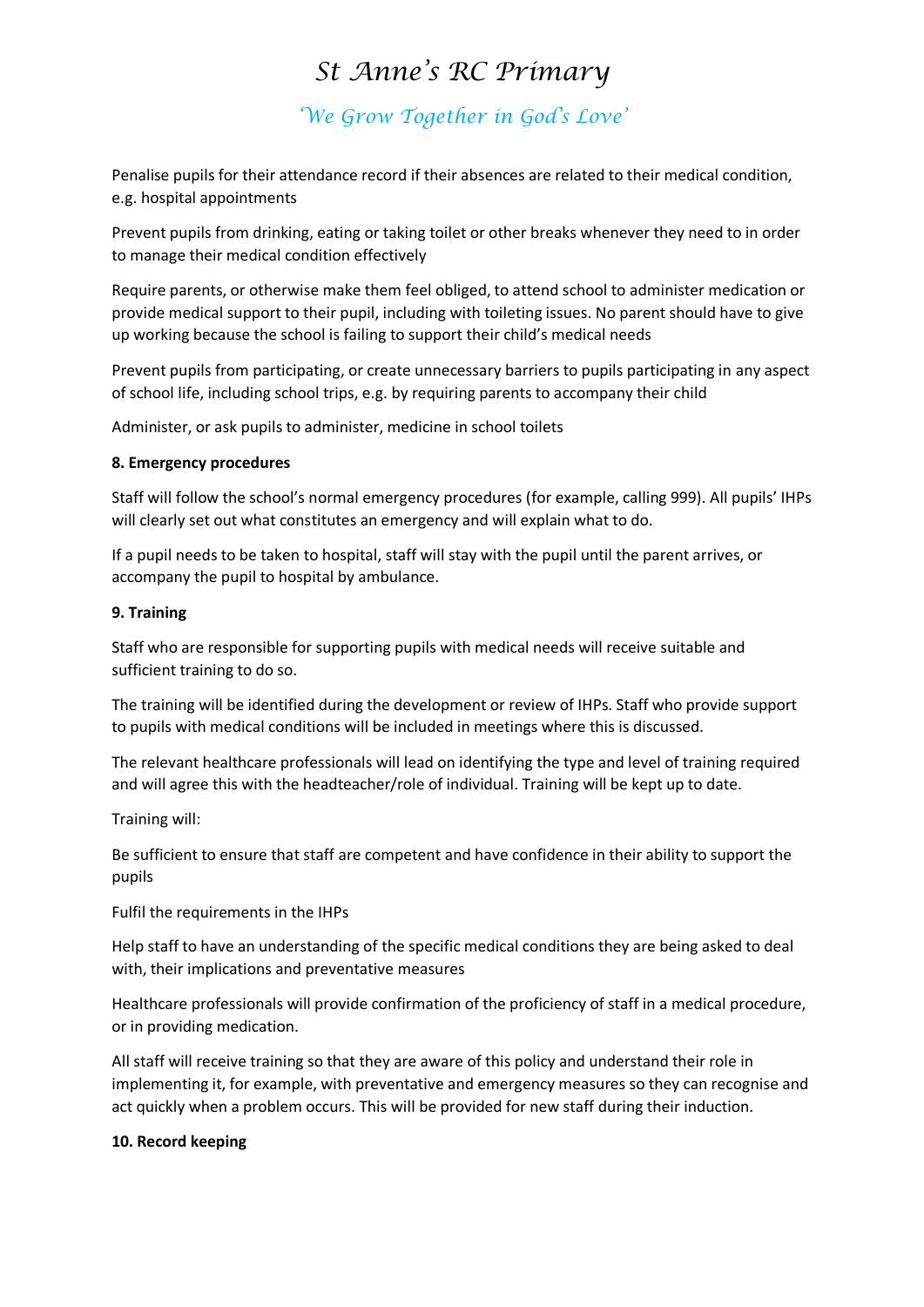*'We Grow Together in God's Love'*

The governing board will ensure that written records are kept of all medicine administered to pupils for as long as these pupils are at the school. Parents will be informed if their pupil has been unwell at school.

IHPs are kept in a readily accessible place which all staff are aware of via CPOMS and IHP in stockrooms.

## **11. Liability and indemnity**

The governing board will ensure that the appropriate level of insurance is in place and appropriately reflects the school's level of risk.

The details of the school's insurance policy are: Maven Public Sector (OMBC) Liability Insurance

# **12. Complaints**

Parents with a complaint about their child's medical condition should discuss these directly with the Headteacher/ Pastoral Worker in the first instance. If the Headteacher can not resolve the matter, they will direct parents to the school's complaints procedure.

### **13. Monitoring arrangements**

This policy will be reviewed and approved by the governing board every 3 years.

### **14. Links to other policies**

This policy links to the following policies:

Accessibility plan

**Complaints** 

Equality information and objectives

First aid

Health and safety

Safeguarding

Asthma Policy

Special educational needs information report and policy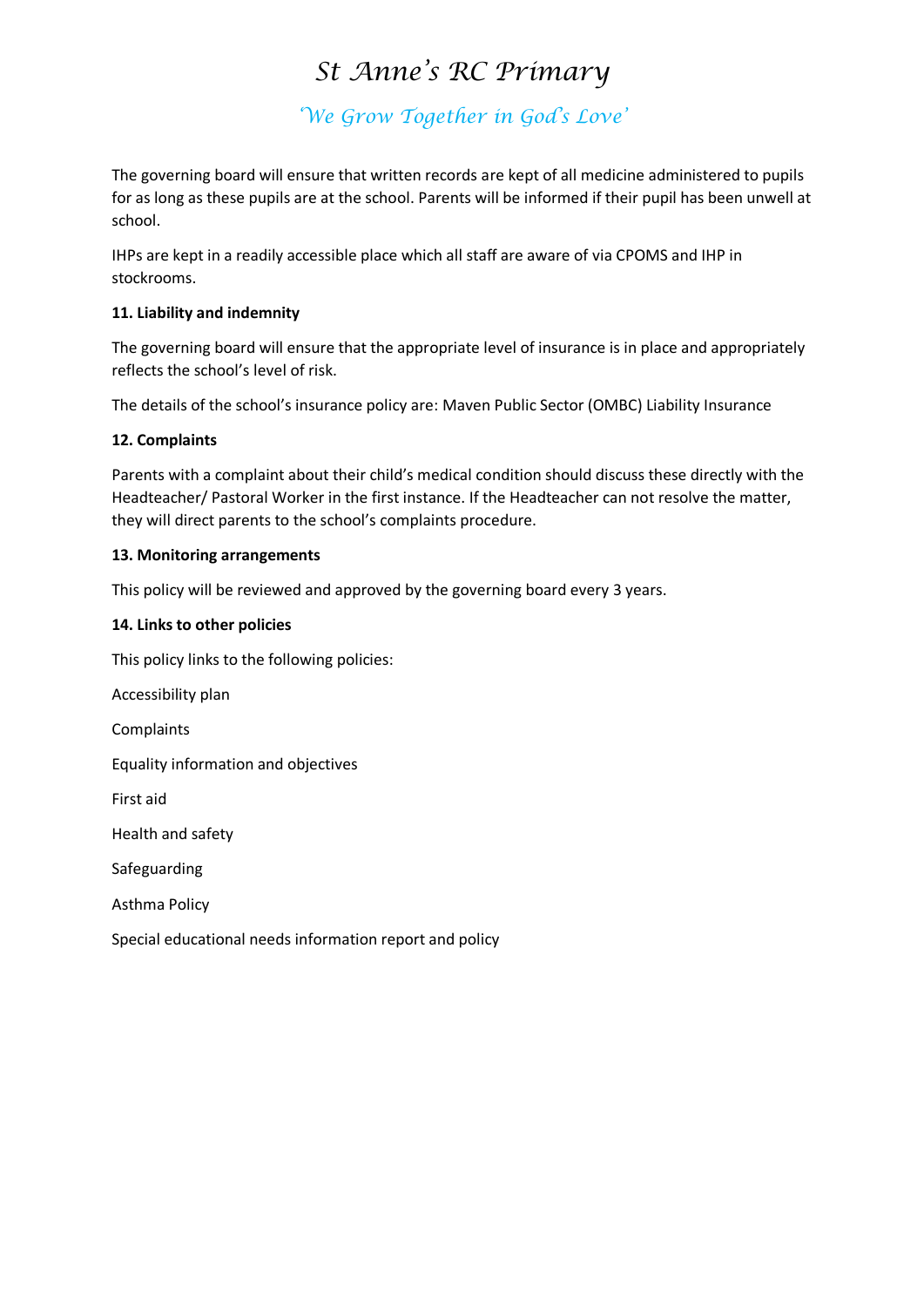*'We Grow Together in God's Love'*

#### **Appendix 1: Being notified a child has a medical condition**

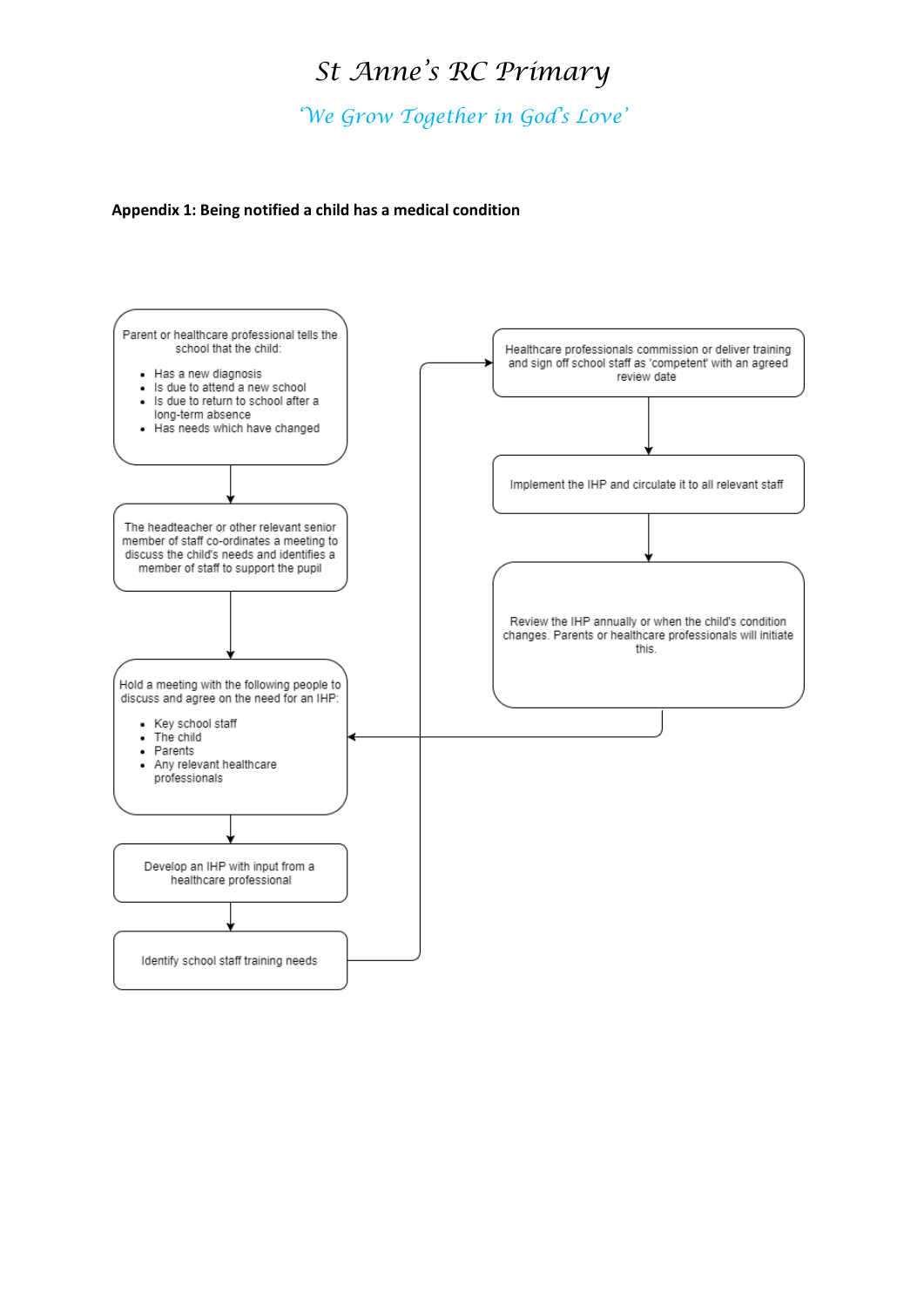*'We Grow Together in God's Love'*

### **Appendix 2: Record of medication administered in school**

# RECORD OF MEDICATION ADMINISTERED IN SCHOOL

# **Form for recording medication administered to pupils in school**

| Date | <b>Pupil's</b><br><b>Name</b> | <b>Time</b> | Name of<br>medication | <b>Dose</b><br>given | <b>Any reactions</b> | <b>Staff</b><br>signature | <b>Print name</b> |
|------|-------------------------------|-------------|-----------------------|----------------------|----------------------|---------------------------|-------------------|
|      |                               |             |                       |                      |                      |                           |                   |
|      |                               |             |                       |                      |                      |                           |                   |
|      |                               |             |                       |                      |                      |                           |                   |
|      |                               |             |                       |                      |                      |                           |                   |
|      |                               |             |                       |                      |                      |                           |                   |
|      |                               |             |                       |                      |                      |                           |                   |
|      |                               |             |                       |                      |                      |                           |                   |
|      |                               |             |                       |                      |                      |                           |                   |
|      |                               |             |                       |                      |                      |                           |                   |
|      |                               |             |                       |                      |                      |                           |                   |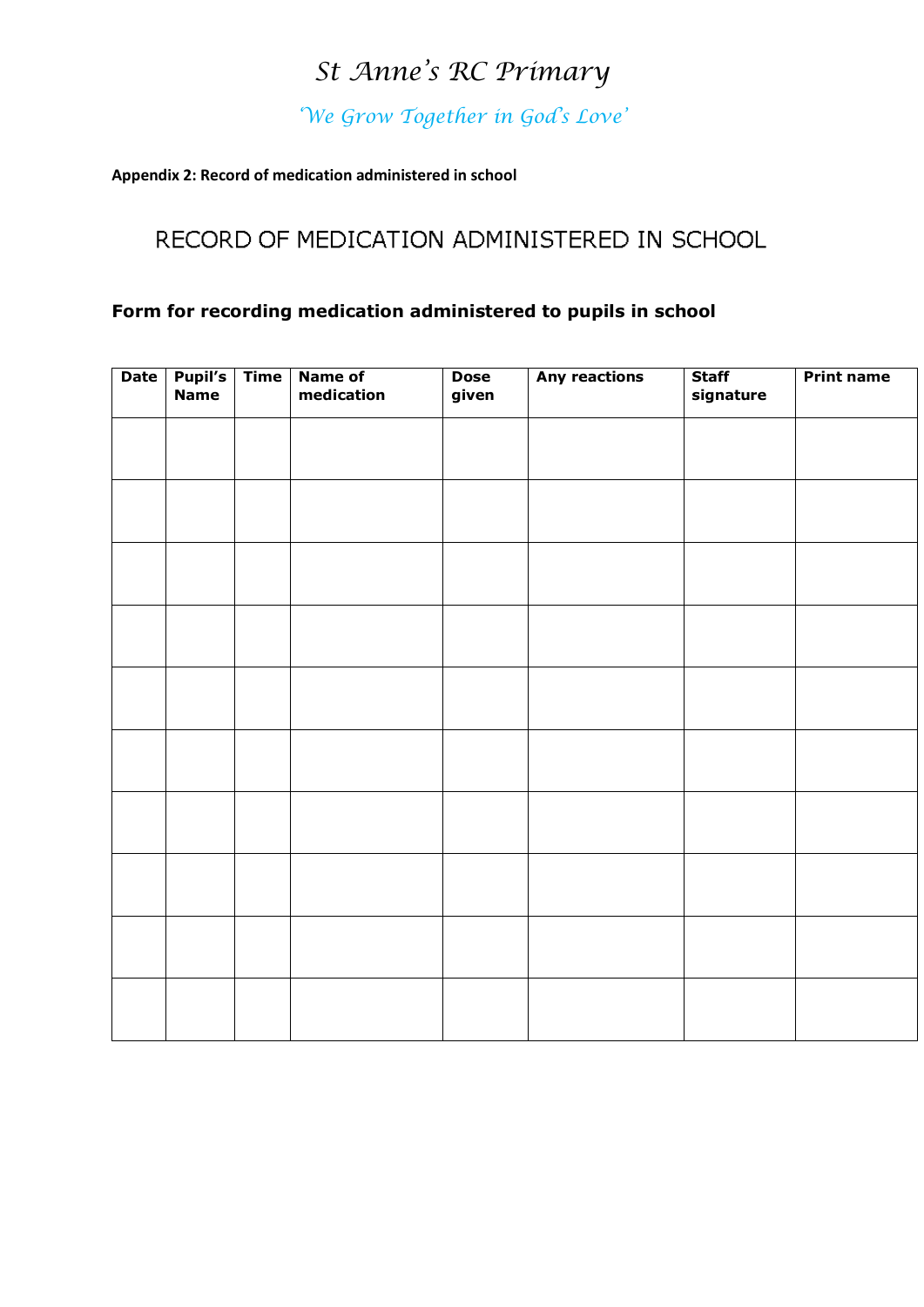*'We Grow Together in God's Love'*

# **Appendix 3: Medical Parental consent form**

## **Parental Consent Form**

The school will not give your child medicine unless you complete and sign this form, and the Headteacher has agreed that school staff can administer the *prescribed* medication.

## **Pupil Details**

| Surname  | Date of Birth     |  |
|----------|-------------------|--|
| Forename | Condition/Illness |  |
| Address  |                   |  |
|          |                   |  |
|          |                   |  |

#### **Medication**

| Name of Medication (as described<br>on the container)                                       |  |
|---------------------------------------------------------------------------------------------|--|
| Date Dispensed                                                                              |  |
| Dosage & Method                                                                             |  |
| Timing                                                                                      |  |
| What is the date <b>&amp; time</b> of the<br>FIRST administration of<br>medicine requested? |  |
| What is the date & time of the<br>FINAL administration of<br>medicine requested?            |  |
| <b>Special Precautions</b>                                                                  |  |
| Side Effects                                                                                |  |
| Self Administration                                                                         |  |